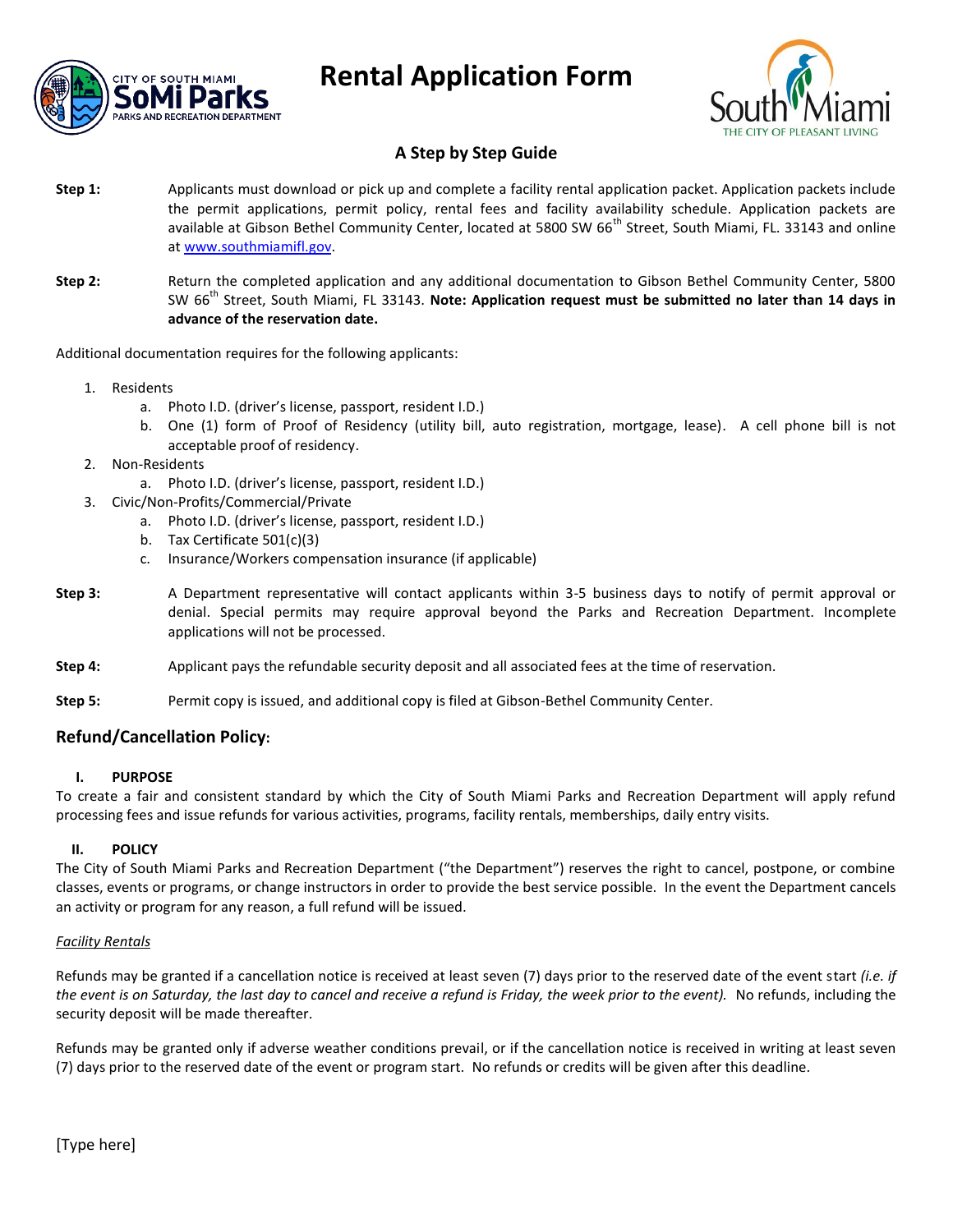| (Last)                                                                                                 | (First)                      |  |  |  |
|--------------------------------------------------------------------------------------------------------|------------------------------|--|--|--|
|                                                                                                        |                              |  |  |  |
|                                                                                                        |                              |  |  |  |
| (Street)<br>(City)                                                                                     | (State)<br>(Zip)             |  |  |  |
| $\vert$   Yes $\vert$   No (1 form of ID required)<br>Resident:                                        |                              |  |  |  |
|                                                                                                        |                              |  |  |  |
|                                                                                                        |                              |  |  |  |
| <b>Reservation Date:</b>                                                                               | <b>Reservation Time:</b>     |  |  |  |
|                                                                                                        |                              |  |  |  |
| Requested Venue/Park:                                                                                  |                              |  |  |  |
| Type of Activity/Event: (i.e. birthday party, baby shower)                                             | <b>Estimated Attendance:</b> |  |  |  |
| Recurring? $\Box$ yes $\Box$ No Recurring (every) $\Box$ M $\Box$ Tu $\Box$ W $\Box$ Th $\Box$         | $Fr$    <br>$Sa$   $Su$      |  |  |  |
| ** Facility rentals receive 1 hour before and after their rental to set up and break down their event. |                              |  |  |  |

\*\* Field and open space rentals receive 30 minutes before and after their rental to set up and break down their event.

Special Notes:

## **Fee Chart (per hour)**

|                                         | <b>Resident</b> | <b>Non-Resident</b> | Non-profit |  |  |
|-----------------------------------------|-----------------|---------------------|------------|--|--|
| <b>Gibson-Bethel Community Center</b>   |                 |                     |            |  |  |
| <b>Education Room</b>                   | 330]            | 340]                | ס3ן⊺       |  |  |
| Computer Lab                            | <b>545</b>      | 360]                | ]\$35      |  |  |
| Multipurpose Room                       | 560             | 5120                | 7\$55      |  |  |
| Gymnasium (half court)                  | 350             | 5100]               | 345]       |  |  |
| Gymnasium (full court)                  | 5100            | 3200                | 90∫        |  |  |
| <b>Murray Park</b>                      |                 |                     |            |  |  |
| Outdoor Basketball (w/o lights)         | 320             | 330                 | 7\$15      |  |  |
| Outdoor Basketball (w/lights)           | 330]            | 340]                | 325        |  |  |
| Large Field                             | 360]            | 375                 | 550        |  |  |
| Small Field (t-ball field)              | 36              | ]\$50               | 530        |  |  |
| Murray Park Aquatic Center (pool party) |                 |                     |            |  |  |
| 0-35 people (3 hours)                   | 5265            |                     |            |  |  |
| 36-64 people (3 hours)                  | 3315]           |                     |            |  |  |

[Type here]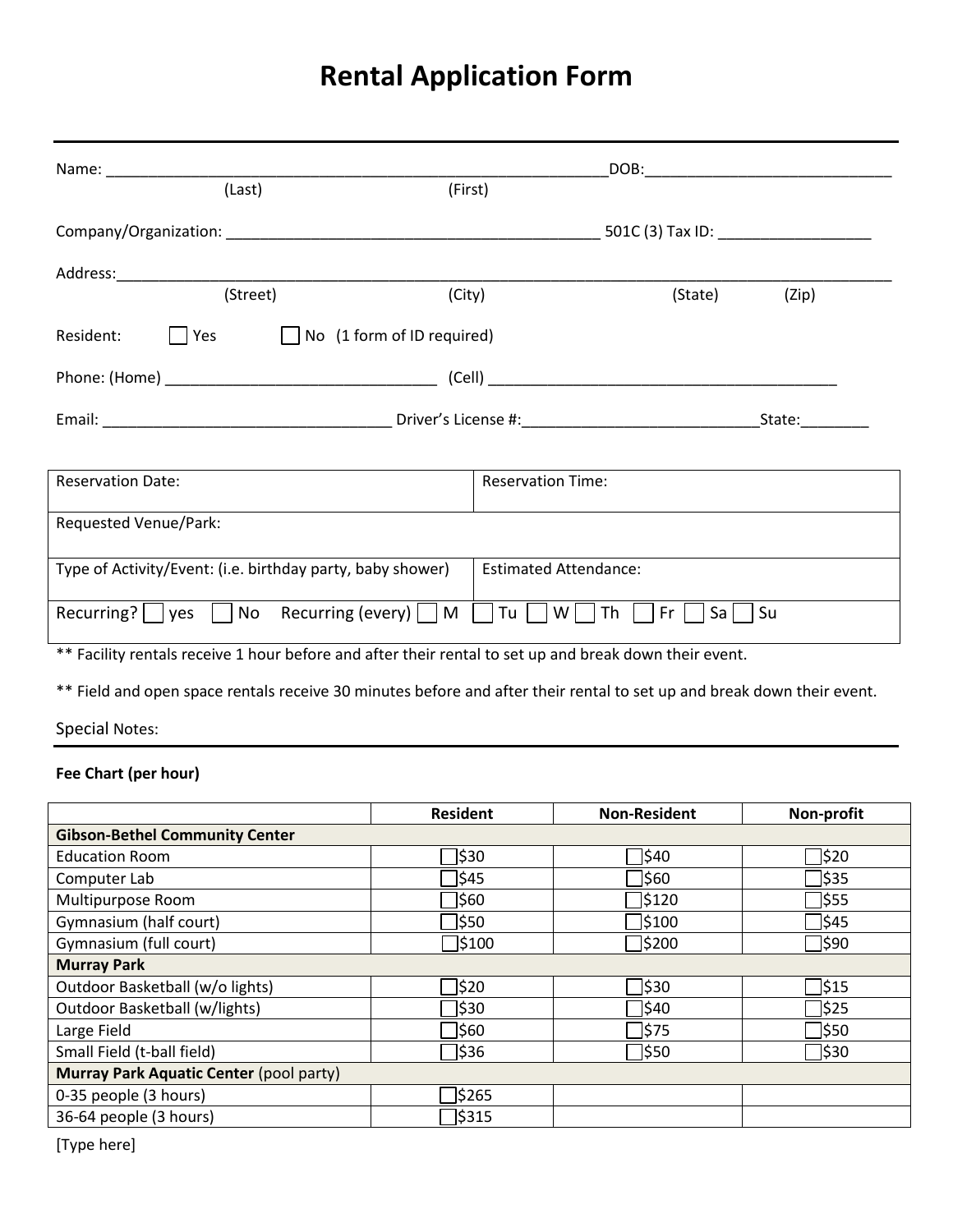| <b>Additional Hour</b>            | 350]           |                 |                  |  |  |  |
|-----------------------------------|----------------|-----------------|------------------|--|--|--|
| <b>Marshall Williamson Park</b>   |                |                 |                  |  |  |  |
| <b>Meeting Room</b>               | <b>525</b>     | 350]            | ]\$10 (S.M)/\$20 |  |  |  |
| <b>Tennis Court</b>               | ]\$5           | ]\$9            | 7\$⊈             |  |  |  |
| <b>Dante Fascell Park</b>         |                |                 |                  |  |  |  |
| Pavilions (1 & 2)                 | \$40           | ]\$80           | ]\$30            |  |  |  |
| Sand Volleyball                   | ]\$25          | ]\$35           | ]\$20            |  |  |  |
| <b>Fuchs Park</b>                 |                |                 |                  |  |  |  |
| Pavilion                          | \$40           | 380]            | 330]             |  |  |  |
| Sand Volleyball                   | 325]           | ]\$35           | 320]             |  |  |  |
| <b>Brewer Park</b>                |                |                 |                  |  |  |  |
| <b>Tennis Court</b>               | <b>\\$5</b>    | 39]             | 34]              |  |  |  |
| Gazebo                            | <b>\$40</b>    | 380]            | ]\$30            |  |  |  |
| <b>Palmer Park</b>                |                |                 |                  |  |  |  |
| Fields 1, 2, 3, 4, 5 (w/o lights) | \$30 per field | ]\$36 per field | ]\$25 per field  |  |  |  |
| Fields 1, 2, 3, 4, 5 (w lights)   | \$40 per field | \$50 per field  | \$35 per field   |  |  |  |
| <b>Batting Cage</b>               | <b>525</b>     | ∃\$35           | ]\$20            |  |  |  |
| <b>Jean Willis Park</b>           |                |                 |                  |  |  |  |
| Pavilion                          | <b>\\$40</b>   | 380]            | 330]             |  |  |  |
| <b>SECURITY DEPOSIT</b>           | \$110          | \$200           | <b>\$100</b>     |  |  |  |
|                                   |                |                 |                  |  |  |  |
| \$<br><b>Rental Fee Due:</b>      |                |                 |                  |  |  |  |

**Security Deposit Due: \$\_\_\_\_\_\_\_\_\_\_\_\_\_\_\_\_**

*(Security deposit checks must be picked up within 5 business days after your event or it will be shredded for your privacy/security.)*

**Total Amount Due: \$\_\_\_\_\_\_\_\_\_\_\_\_\_\_\_\_** *(7% sales tax applied to total amount due)*

## *Refunds*

Refunds may be granted if a cancellation notice is received at least seven (7) days prior to the reserved date of the event start *(i.e. if the event is on Saturday, the last day to cancel and receive a refund is Friday, the week prior to the event).* No refunds, including the security deposit will be made thereafter.

Refunds may be granted only if adverse weather conditions prevail, or if the cancellation notice is received in writing at least seven (7) days prior to the reserved date of the event or program start. No refunds or credits will be given after this deadline.

| Applicant Signature |  |
|---------------------|--|
|                     |  |

Applicant Signature\_\_\_\_\_\_\_\_\_\_\_\_\_\_\_\_\_\_\_\_\_\_\_\_\_\_\_\_\_\_\_\_\_\_\_\_\_\_\_\_\_\_\_\_\_\_\_\_\_\_\_\_ Date\_\_\_\_\_\_\_\_\_\_\_\_\_\_\_\_\_\_\_\_\_\_\_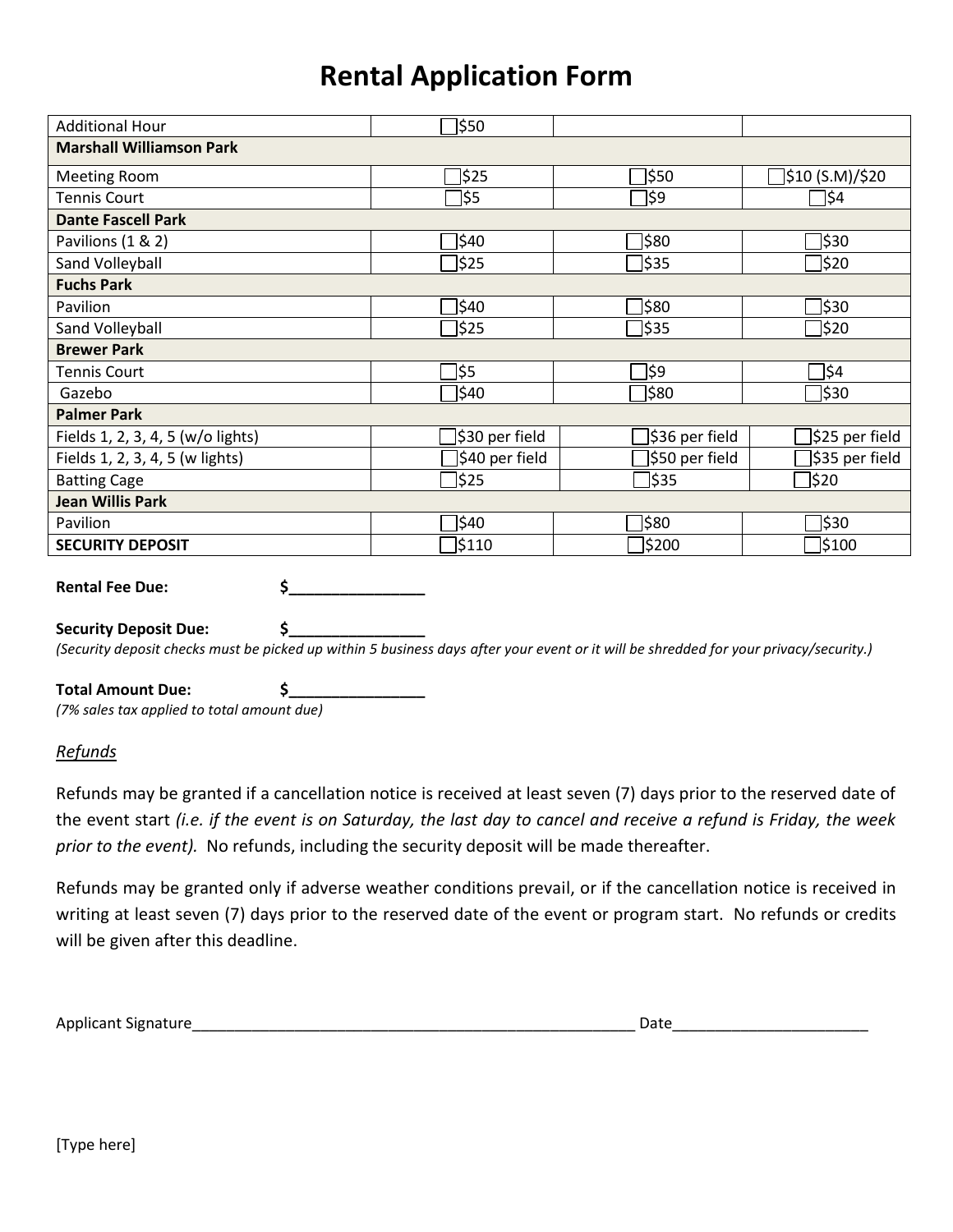## **Release and Waiver of Liability**

### \_\_\_\_\_\_\_ I agree:

- 1) to assumes all risks of any injuries, damages, or harm which might arise from the program or the use of the requested facility or activity due to the negligence or other fault of the Participant or anyone acting through or on behalf of the Participant.
- 2) to compensate the City of South Miami ("City") for any repair and/or replacement costs for damages to the requested facility or equipment due to the negligence or other fault of the Participant or anyone acting through or on behalf of the Participant.
- 3) to indemnify, defend, save and hold CITY, its officers, affiliates, employees, successors and assigns, harmless from any and all damages, liability, losses, demands, fines, judgments or cost and expenses, including reasonable attorney's fees, paralegal fees and investigative costs incidental there to, and incurred prior to, during or following any litigation, mediation, arbitration and at all appellate levels, which may be suffered by, or accrued against, charged to or recoverable from the City of South Miami, its officers, affiliates, employees, successors and assigns, by reason of any causes of actions or claim of any kind or nature, including claims for injury to, or death of any person or persons and for the loss or damage to any property arising out of a negligent act or omission, misconduct, or any gross negligence, intentional act of me, the Participant, any contractor or subcontractor of mine or the Participant, or any of their or our officers, directors, agents, representatives, employees, or assigns, or anyone acting through or on behalf of any of them, which arises out of or is concerning the use of the requested facility, the program activities, the program by me, the Participant or anyone acting for or through me or the Participant. I agree to pay all losses and expenses of any kind or nature whatsoever, in connection therewith, including the expense or loss of the CITY and/or its affected officers, affiliates, employees, successors and assigns, including their attorney's fees, in the defense of any action in law or equity brought against them.
- 4) that neither the CITY nor its officers, affiliates, employees, successors and assigns shall be held liable or responsible for any claims, including the costs and expenses of defending such claims which may result from or arise out of actions or omissions of me, the Participant, or any of our contractor or subcontractor, if any, or any of their or our agents, representatives, employees, or assigns, or anyone acting through or on behalf of the them or us, and arising out of or occurring on the CITY's property. In reviewing, approving or rejecting any submissions or acts of me or the Participant, CITY in no way assumes or shares responsibility or liability for the acts or omissions of me or the Participant, our contractor or subcontractor, if any, or any of their or our agents, representatives, employees, or assigns, or anyone acting through or on behalf of them or us. I and the Participant have the duty to provide the CITY with a defense with an attorney or law firm approved by the City of South Miami, which approval will not be unreasonably withheld.
- 5) to abide by all applicable rules and regulations as set forth herein and attached to this form**.** I further understand that I may be asked to vacate the premises and may forfeit my security deposit if I fail to abide by these rules and regulations or any other reasonable request from City of South Miami staff.
- 6) that rentals, including pavilion rentals operate between sunrise and sunset (excluding rentals at South Miami Park, Palmer Park and the Gibson-Bethel Community Center.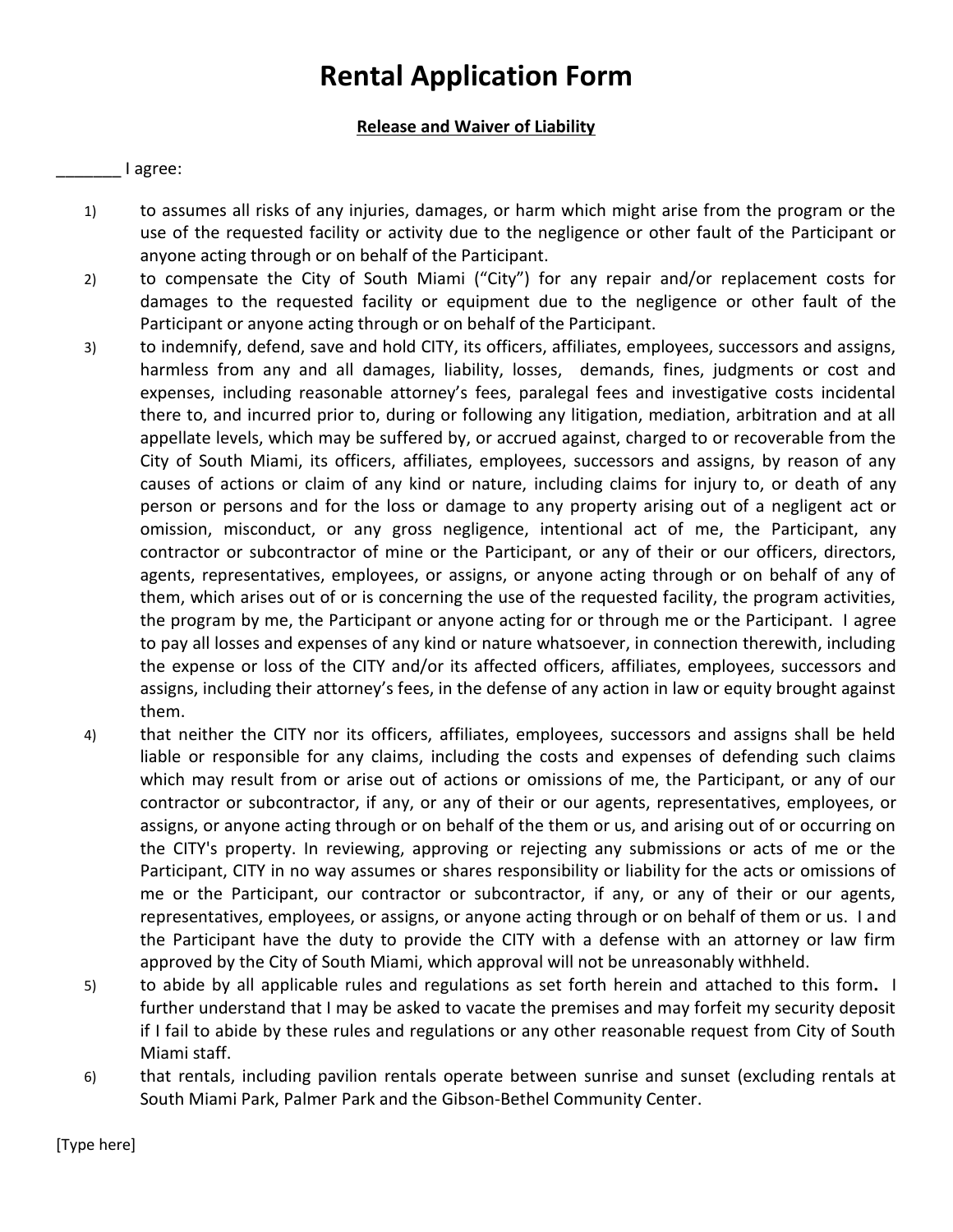I certify, under penalties of perjury, that the above information is correct, that I have read and understand the rules and regulations and that I agree to the terms and conditions set forth above.

## **Permit Rules and Regulations**

Please initial at each rule indicating you have read and understand the expectations of the City of South Miami. Permits may not be issued for programs:

- Requiring equipment to be set up in the park or facility.
- With a negative impact on traffic or the public's ability to enjoy the park or facility.
- Considered high risk having a negative impact on the public's health, safety, and welfare.
- Deemed inappropriate by the Parks and Recreation Director.
- With a negative impact on City property; for example, destruction of trees, turf, or other City infrastructure.

## 1. \_\_\_\_\_\_ **Facility Permit/Security Deposit**

- Reservations may be requested up to one year in advance and are based upon availability.
- The security deposit and all associated rental fees must be paid at the time of reservation.
- The payment can be made in the form of a personal check, money order or certified check.
- Failure to adequately clean, damage to or loss of park property or violation of park rules, will result in the loss of all or part of the deposit.

## 2. \_\_\_\_\_\_ **Insurance**

- Prior to the use of the facility or facility, proof of insurance may be required with the policy naming the City of South Miami as an additional insured for the duration of the event.
- The coverage for the City shall be primary and non-contributory and written on Florida approved forms by an insurance company licensed by the State of Florida to sell insurance.
- The company shall not be a surplus lines carrier and the insurance shall include contract liability coverage.

## 3. \_\_\_\_\_\_ **Activity**

- Any unusual equipment and/or activity, as may be defined by the City in its sole and absolute discretion, must be approved by the Director of Parks and Recreation and noted on the facility reservation form.
- All equipment must be delivered and removed within the rental period no storage areas are available.
- All delivery vehicles must remain in designated parking areas. Excessive amplified music or other loud noises, as determined by the City in its sole and absolute discretion, which disturb other park patrons or adjacent property owners are prohibited. Rides of any kind including pony rides, mechanical and inflatable rides, petting zoos, etc. are not permitted in any City park.
- Use of rentals, including pavilion rentals must be completed by sunset. Use of rentals at Palmer Park and the Gibson-Bethel Community Center must be completed by 10:00 PM.

## 4. \_\_\_\_\_\_ **Conduct**

- Permittee must take all necessary steps to control all of their guests/participants/spectators. Any person(s) violating any of the Rules and Regulations contained herein, any City ordinances or other laws, or who are, in the opinion of the Parks and Recreation Department, constituting a public nuisance, potential hazard to the public or park property, or exhibiting disorderly conduct, may be expelled from the facility by Parks and Recreation Department staff or Police Department without a refund for the remainder of the permit period.
- All vehicles must remain in the designated parking lots.
- The consumption of alcoholic beverages and gambling of any form is prohibited in all City parks.
- 5. \_\_\_\_\_\_ **Set up/Decoration**

[Type here]